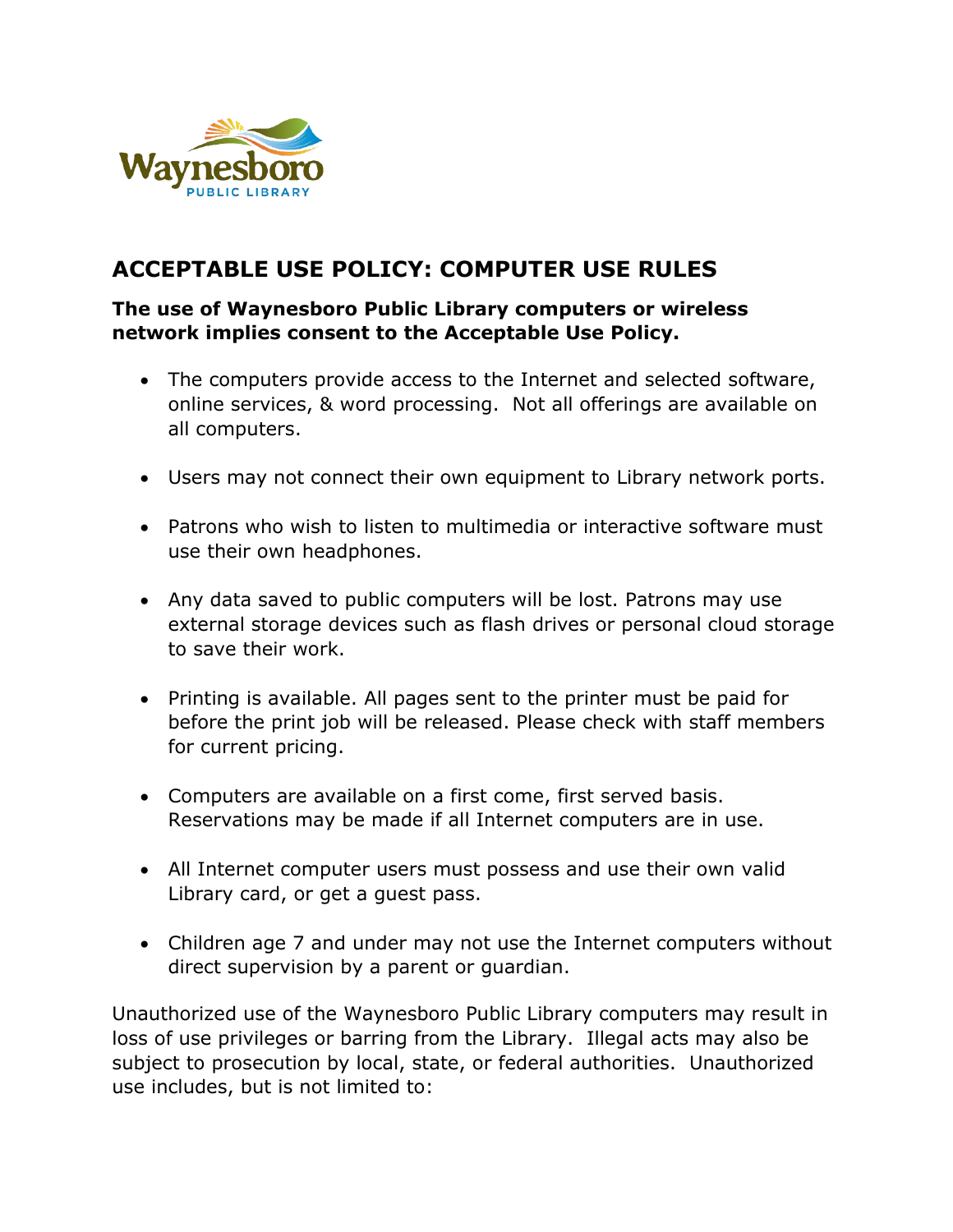- Use of computer resources for any illegal or criminal purposes including access to obscene materials and/or child pornography, harassment or slander of other users.
- Use of equipment for other than specified purposes.
- Tampering with hardware or software.
- Violating the Computer Use Policy.
- Violating software license agreements or copyright laws.
- Computer use may be restricted at the discretion of the Library staff.

## **ACCEPTABLE USE POLICY: INTERNET USE DISCLAIMER**

Section 42.1-36.1 of the State Code of Virginia mandates that all Internet computers accessible to the public in public libraries have filters that block access to child pornography, obscenity and materials deemed harmful to juveniles. In accordance with the law, the Waynesboro Public Library has installed filters on all public access Internet computers. The law also provides that a patron may request to have the filter bypassed for bona fide research or other lawful purposes.

It should be understood that no system is foolproof and filtering software may not block all material users might find offensive. Parents may still wish to supervise their children's Internet sessions. Children age 7 and under may not use the Internet computers without direct supervision by a parent or guardian.

The Internet is a global network of computer systems and is not subject to government control. The resources of the Internet contain a wide variety of information and opinions representing many points of view. Even with filters, some material may be controversial or offensive to individual users, such as sexual, graphic, or hate material. Also, not all Internet resources provide accurate, complete or current information. The Library cannot protect users of any age from Internet information which some may find misleading, offensive or inappropriate. It is the responsibility of the user to